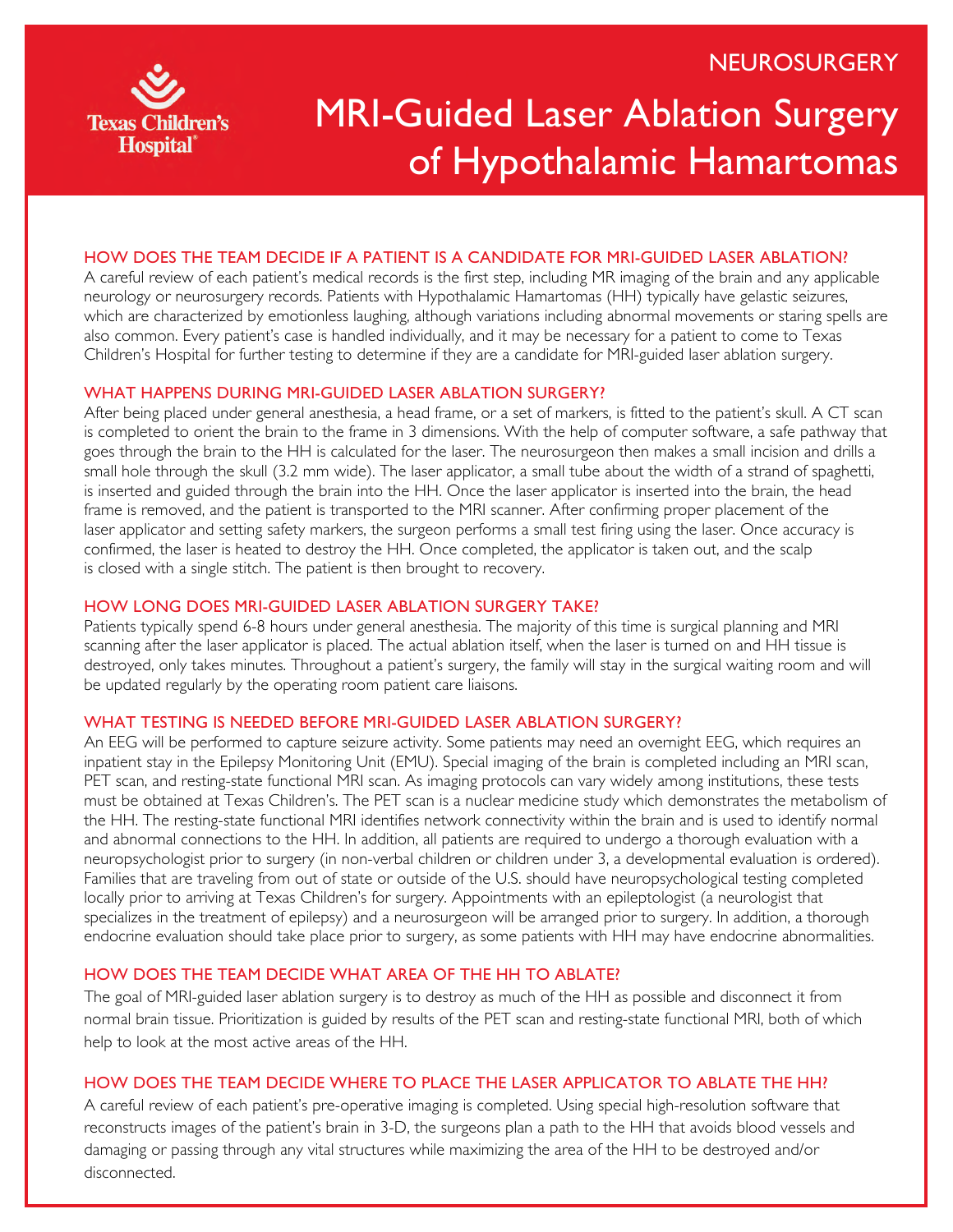#### WHAT HAPPENS TO THE HH AFTER MRI-GUIDED LASER ABLATION SURGERY?

The HH tissue is consumed by the immune system. It sometimes leaves a fluid-filled space behind or an area of brain scar, or "gliosis", neither of which are likely to cause seizures to return.

### CAN THE HH RETURN AFTER MRI-GUIDED LASER ABLATION SURGERY?

The HH is a malformation in normal brain growth that occurs during fetal development. The HH grows in proportion to a person's normal brain growth, and does not grow after 10 years of age. It will not spread to other areas of the brain or body. HH tissue does not grow back after MRI-guided laser ablation.

## WHAT ARE THE SEIZURE-FREE RATES OF PATIENTS THAT HAVE HAD MRI-GUIDED LASER ABLATION SURGERY AT TEXAS CHILDREN'S HOSPITAL?

Currently, 93% of patients are seizure-free at 1 year after MRI-guided laser ablation surgery at Texas Children's Hospital.

#### CAN SEIZURES RETURN AFTER MRI-GUIDED LASER ABLATION SURGERY?

Seizures that occur within several weeks of MRI-guided laser ablation are not alarming because there is a network within the brain's neurons associated with the HH which can independently fire. This does not mean that the surgery has failed. Seizures that persist beyond a few weeks are also not alarming as long as they are different from a patient's seizures before surgery (shorter, less frequent, causing less after-seizure effects, etc.). In patients with multiple daily seizures, there is a process that typically occurs after MRI-guided laser ablation surgery that is called a "running-down" phenomenon. During the run-down, the networks within the brain that used to spread seizures sometimes activate by themselves, causing seizures to occur. These networks take up to 9 months to quiet. All epilepsy surgery centers assess their outcomes of epilepsy surgery at 1 year after surgery due to this phenomenon. Many children are immediately seizure-free upon the completion of MRI-guided laser ablation and do not experience a seizure run-down effect.

#### WHY MIGHT SEIZURES RETURN AFTER MRI-GUIDED LASER ABLATION SURGERY?

After MRI-guided laser ablation surgery, seizures may return for a variety of reasons. Sometimes the entire HH may not be able to be destroyed with the laser due its size or location. The remaining tissue that was unable to be destroyed may continue to cause seizures. Some patients may have a secondary epilepsy, which means that they have seizures that arise from another part of the brain in addition to seizures arising from the HH. The MRI-guided laser ablation does create some minimal scar, but this scar does not cause seizures.

### IF SEIZURES RETURN, WHAT CAN BE DONE?

If a patient continues to have seizures 1 year after MRI-guided laser ablation surgery, their case is thoroughly reviewed by the epilepsy and neurosurgery teams. All options are considered including additional MRI-guided laser ablation surgery, stereotactic radiosurgery, and endoscopic resection.

## WHAT IF A PATIENT HAS OTHER SEIZURE TYPES BESIDES GELASTIC SEIZURES?

Some patients have a secondary epilepsy, which means that they have seizures that arise from another part of their brain in addition to seizures arising from the HH. Laser ablation of the HH will not affect secondary epilepsy coming from elsewhere in the brain, but this doesn't mean the secondary epilepsy cannot be treated. Each patient's case is different. For patients that have a secondary epilepsy, a number of treatment options may be available including further surgical intervention, vagus nerve stimulation (VNS), responsive neurostimulation (RNS), medications, clinical trials, and dietary therapies.

## HOW MANY MRI-GUIDED LASER ABLATION SURGERIES HAVE BEEN COMPLETED AT TEXAS CHILDREN'S ON PATIENTS WITH HH?

Texas Children's Hospital was the first hospital in the world to use MRI-guided laser ablation surgery to destroy epilepsy-causing lesions within the brain. Over 74 MRI-guided laser ablation surgeries on 59 patients with HH have been completed at Texas Children's as of March 2017. This technology has been used a total of over 140 times at Texas Children's as of March 2017, including on patients with other types of epilepsy-causing lesions.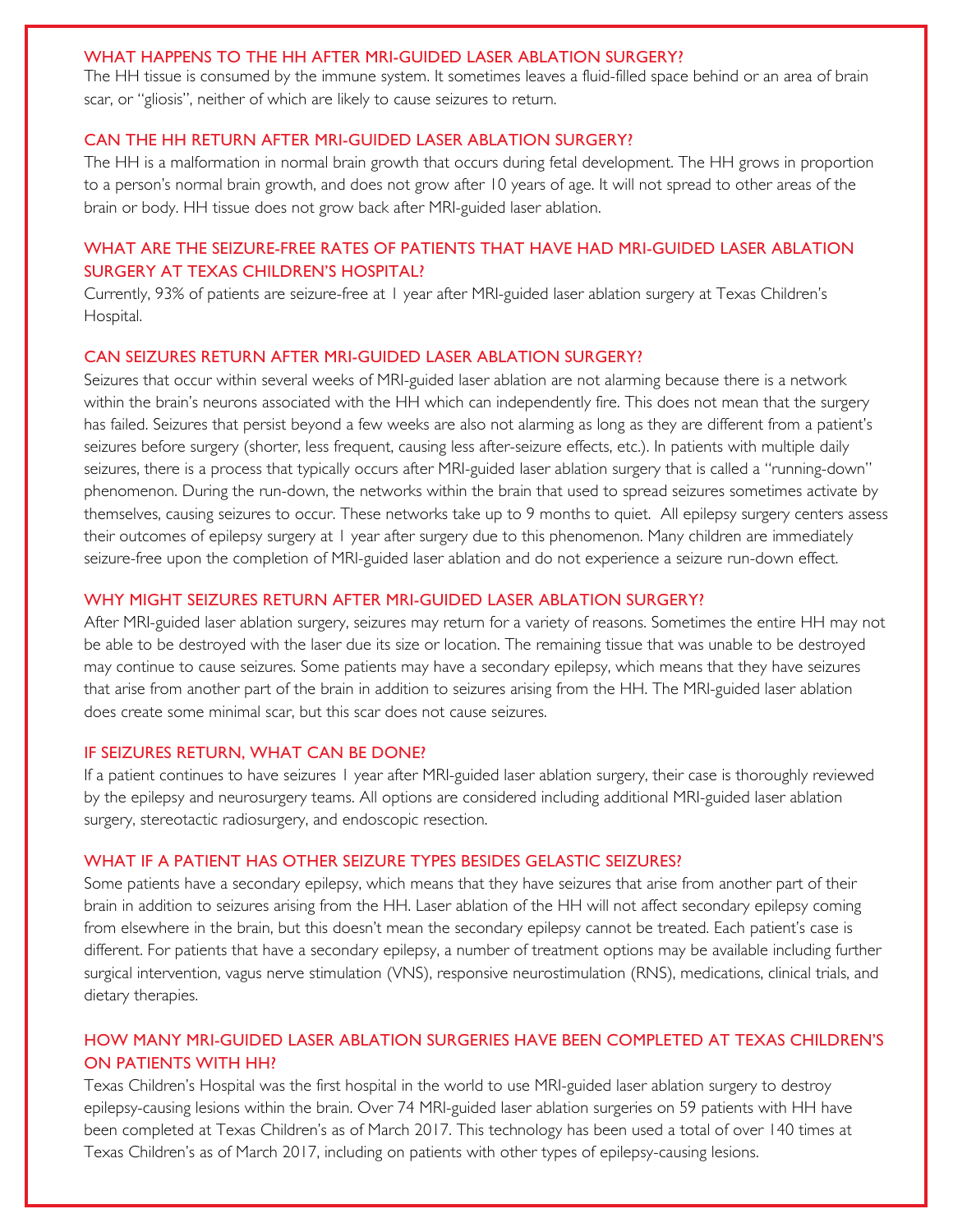## WHAT IS THE AGE RANGE OF PATIENTS THAT HAVE UNDERGONE MRI-GUIDED LASER ABLATION SURGERY AT TEXAS CHILDREN'S? IS THERE AN ADVANTAGE TO WAITING UNTIL PATIENTS ARE OLDER FOR SURGERY?

MRI-guided laser ablation surgery has been performed at Texas Children's on patients ranging from 5 months old into the mid-20s. The risks and potential benefits of each patient's case is discussed with their family. The surgery is technically more difficult in babies as the skull is still soft and not yet fused, but there are safe ways to fixate the head in very young children so laser ablation can be performed in a patient of any age. Seizures limit the ability of normal brain to form important connections, so there is a neurologic advantage to stopping seizures earlier in life.

## WILL THIS SURGERY IMPROVE DEVELOPMENT AND BEHAVIOR?

Many patients with HH experience challenges with behavioral and psychiatric symptoms, including rage attacks, oppositional-defiant disorder, and ADHD. About 50% of patients that have undergone MRI-guided laser ablation surgery at Texas Children's report some improvement in behavior. Patients with HH may also have cognitive challenges. Stopping seizures may improve brain development, but many patients with HH continue to experience challenges with behavior and development after MRI-guided laser ablation surgery.

## WHAT TYPE OF WOUNDS ARE TYPICAL AFTER MRI-GUIDED LASER ABLATION SURGERY?

Typically, each patient will have 1 stitch where each laser applicator was placed. These stiches are dissolvable. Young children will have similar incisions for each of the markers placed in the skull for catheter guidance. Patients should shower 48 hours after surgery and should have the wound examined by the surgeon 1 week after surgery. The patient's head will not be shaved for surgery.

## ARE PATIENTS USUALLY IN PAIN AFTER MRI-GUIDED LASER ABLATION SURGERY?

The surgical approach involves multiple small scalp wounds (where the head frame was placed), which are not stitched closed, one or more small cranial openings (where the laser applicators were placed), which are stitched closed, or small incisions from the bone markers. Patients may have a mild headache post-operatively that can be controlled with oral medications. Patients typically leave the hospital on the first or second day after surgery with over-the-counter pain medication, antibiotics, and steroids.

## WHEN DO PATIENTS NEED TO FOLLOW-UP AT TEXAS CHILDREN'S AFTER SURGERY?

In addition to regular post-surgical follow-up appointments, patients that have undergone MRI-guided laser ablation surgery should have an MRI scan and an appointment with a neurosurgeon and neurologist at both 3 months and 1 year after surgery. In patients who are coming from out of state or outside of the U.S., choosing 1 of these 2 times is typically sufficient. The Texas Children's team will assist with making arrangements and collaborating with patient's local neurology team for follow-up care.

## WHAT ARE THE RISKS OF THE PROCEDURE?

No surgical procedure is without risks. The hypothalamus has an important role in the endocrine system and is located in the center of the brain near many critical structures. Any surgery to this part of the brain carries a chance of complications. Risks of MRI-guided laser ablation surgery include memory deficit, diabetes insipidus, hypothalamic obesity, and hemorrhage. When planning a patient's MRI-guided laser ablation, the surgeon places several safety markers around the critical brain structures to avoid damaging any tissue other than the HH. MRI-guided laser ablation surgery is safer and significantly less-invasive than open brain surgery with a craniotomy or endoscopic surgery.

## HOW LONG DO PATIENTS TYPICALLY STAY AT TEXAS CHILDREN'S AFTER SURGERY?

Each patient and case is unique. Patients are typically discharged from the hospital the following day after MRI-guided laser ablation surgery. For those who are coming from out of state or outside of the U.S., plans should be made to stay in the Houston area for 1 week after hospital discharge until follow-up with the neurosurgeon has been completed. The patient will be cleared to travel home at that time.